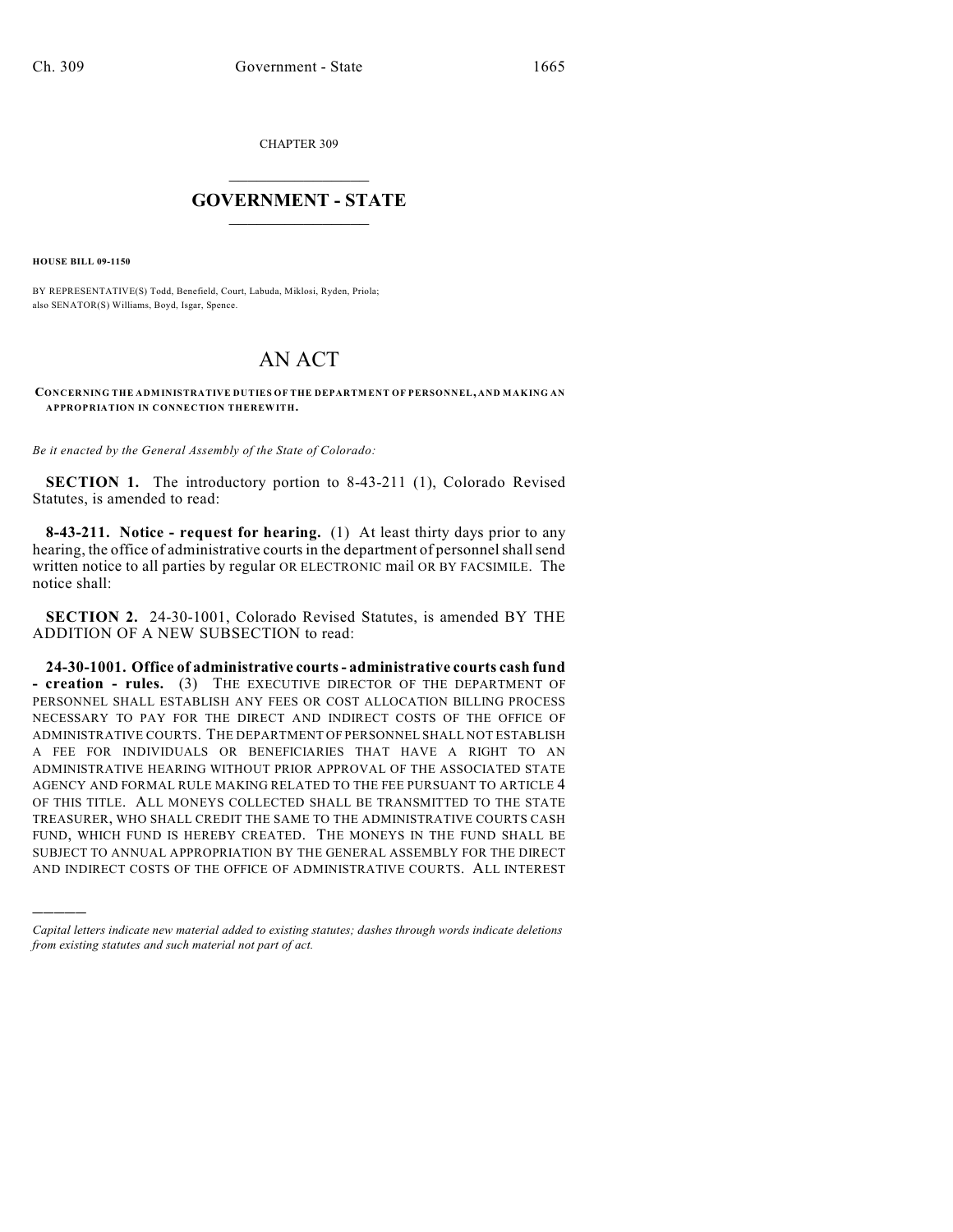1666 Government - State Ch. 309

DERIVED FROM THE DEPOSIT AND INVESTMENT OF MONEYS IN THE FUND SHALL BE CREDITED TO THE FUND. ANY UNEXPENDED AND UNENCUMBERED MONEYS REMAINING IN THE FUND AT THE END OF A FISCAL YEAR SHALL REMAIN IN THE FUND AND SHALL NOT BE CREDITED OR TRANSFERRED TO THE GENERAL FUND OR ANY OTHER FUND.

**SECTION 3.** The introductory portion to 24-30-1104 (1), Colorado Revised Statutes, is amended to read:

**24-30-1104. Central services functions of the department - definitions repeal.** (1) Within the counties of Adams, Arapahoe, BOULDER, DOUGLAS, PUEBLO, EL PASO, and Jefferson, THE CITY AND COUNTY OF BROOMFIELD, and the city and county of Denver only, AND WITHIN ANY OTHER AREAS IN THE STATE OF COLORADO WHERE CENTRAL SERVICES ARE OFFERED, the department of personnel shall perform the following functions for the executive branch of the state of Colorado, its departments, institutions, and agencies, under the direction of the executive director:

**SECTION 4.** 24-50-122, Colorado Revised Statutes, is amended to read:

**24-50-122. Opportunities for training - professional development center cash fund - creation - rules.** (1) The state personnel director shall be responsible for the establishment and maintenance of training programs for employees in the state personnel system. He OR SHE shall identify training needs for current and anticipated classes of positions within the classified system, shall identify and recommend to the governor and the general assembly the most economical and effective means of meeting those training needs, and shall regularly assess the effectiveness of such training as may be conducted. State funds shall not be expended for the training of employees in the state personnel system without the approval of the state personnel director.

(2) THE EXECUTIVE DIRECTOR OF THE DEPARTMENT OF PERSONNEL SHALL ESTABLISH ANY FEES NECESSARY TO PAY FOR THE DIRECT AND INDIRECT COSTS OF THE TRAINING PROGRAMS SPECIFIED IN SUBSECTION (1) OF THIS SECTION. ALL MONEYS COLLECTED SHALL BE TRANSMITTED TO THE STATE TREASURER, WHO SHALL CREDIT THE SAME TO THE PROFESSIONAL DEVELOPMENT CENTER CASH FUND, WHICH FUND IS HEREBY CREATED. THE MONEYS IN THE FUND SHALL BE SUBJECT TO ANNUAL APPROPRIATION BY THE GENERAL ASSEMBLY FOR THE DIRECT AND INDIRECT COSTS OF ESTABLISHING AND MAINTAINING THE TRAINING PROGRAMS SPECIFIED IN SUBSECTION (1) OF THIS SECTION. ALL INTEREST DERIVED FROM THE DEPOSIT AND INVESTMENT OF MONEYS IN THE FUND SHALL BE CREDITED TO THE FUND. ANY UNEXPENDED AND UNENCUMBERED MONEYS REMAINING IN THE FUND AT THE END OF A FISCAL YEAR SHALL REMAIN IN THE FUND AND SHALL NOT BE CREDITED OR TRANSFERRED TO THE GENERAL FUND OR ANY OTHER FUND.

**SECTION 5.** 24-50-125.4, Colorado Revised Statutes, is amended BY THE ADDITION OF A NEW SUBSECTION to read:

**24-50-125.4. Hearings.** (6) THE BOARD OR AN ADMINISTRATIVE LAW JUDGE FOR THE BOARD MAY GIVE ANY WRITTEN NOTICES OR ISSUE ANY WRITTEN DECISIONS REQUIRED IN THIS SECTION BY EITHER REGULAR OR ELECTRONIC MAIL OR BY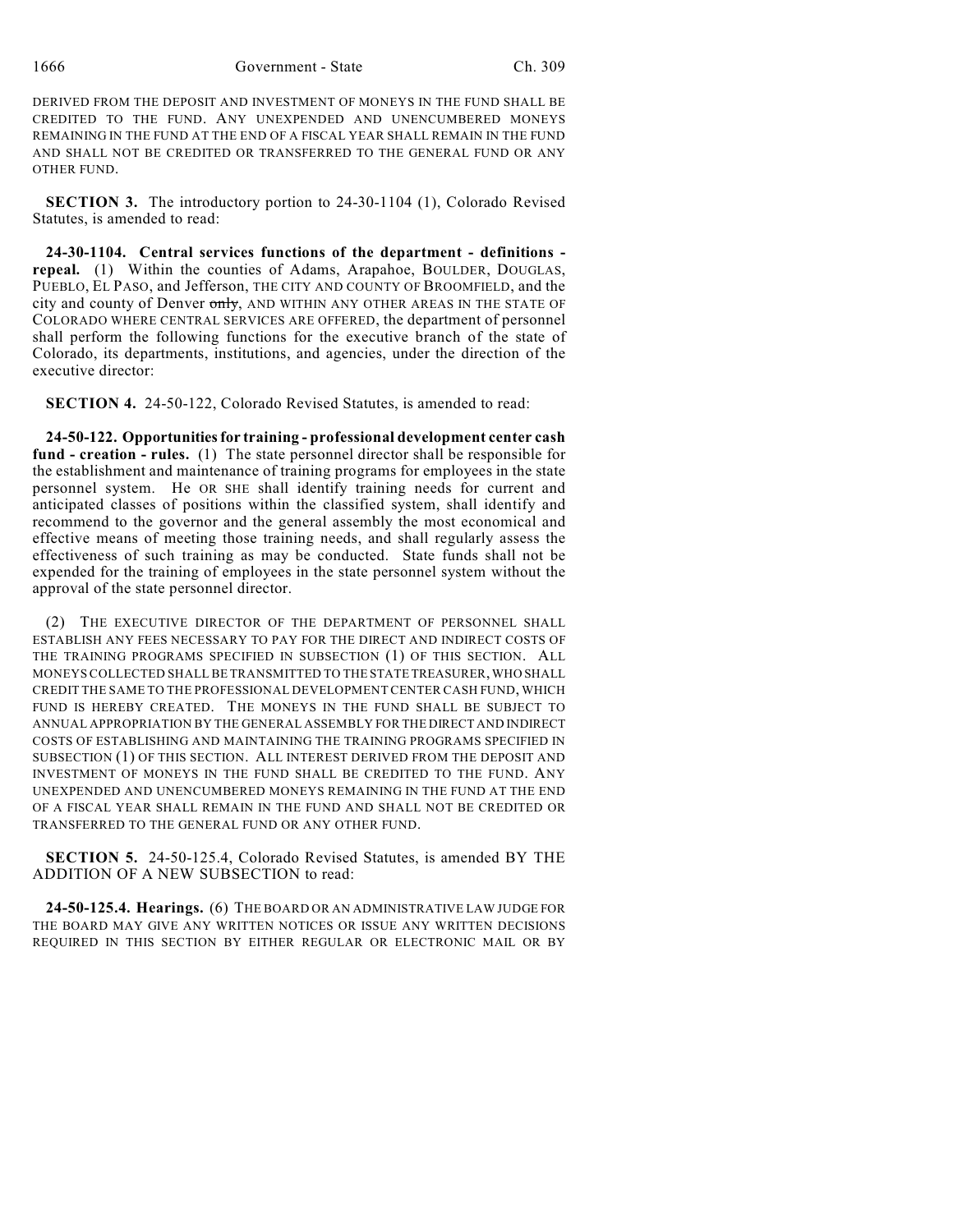FACSIMILE. THE BOARD SHALL PROMULGATE RULES IN ACCORDANCE WITH ARTICLE 4 OF THIS TITLE TO ESTABLISH A UNIFORM SYSTEM FOR SERVICE OF WRITTEN NOTICES AND DECISIONS.

**SECTION 6.** 24-75-112 (1) (c), Colorado Revised Statutes, is amended to read:

**24-75-112. Annual general appropriation act - headnote definitions - general provisions - footnotes.** (1) As used in the annual general appropriation act, the following definitions and general provisions shall apply for the headnote terms preceding and specifying the purpose of certain line items of appropriation:

(c) "Communications services payments" means payments to the department of personnel OFFICE OF INFORMATION TECHNOLOGY CREATED IN SECTION 24-37.5-103 for the cost of services from the state's public safety communications infrastructure.

**SECTION 7.** 24-80-102 (10), Colorado Revised Statutes, is amended to read:

**24-80-102. State archives and public records - personnel - duties - cash fund - rules.** (10) The executive director of the department of personnel shall establish by rule and regulation such ANY fees as are necessary to pay for the direct and indirect costs of responding to requests for information from nonstate agencies, including requests which THAT are processed through other state agencies. All fees collected shall be transmitted to the state treasurer, who shall credit the same to the state archives and public records cash fund, which fund is hereby created. The moneys in the fund shall be subject to annual appropriation by the general assembly for the direct and indirect costs of responding to requests for information from nonstate agencies, including requests which THAT are processed through other state agencies. All interest derived from the deposit and investment of moneys in the fund shall be credited to the general fund. ANY UNEXPENDED AND UNENCUMBERED MONEYS REMAINING IN THE FUND AT THE END OF A FISCAL YEAR SHALL REMAIN IN THE FUND AND SHALL NOT BE CREDITED OR TRANSFERRED TO THE GENERAL FUND OR ANY OTHER FUND. In no event shall the executive director charge any fee to any public entity to produce information which THAT the public entity is required by law to file with the state archives.

**SECTION 8. Appropriation - adjustments to the 2009 long bill.** (1) For the implementation of this act, appropriations made in the annual general appropriation act for the fiscal year beginning July 1, 2009, shall be adjusted as follows:

(a) The appropriation to the department of personnel, personnel board, for operating expenses, is decreased by three thousand five hundred twenty-eight dollars (\$3,528) reappropriated funds from indirect cost recoveries.

(b) The appropriation to the department of personnel, administrative courts, for operating expenses, is decreased by five thousand four hundred sixty dollars (\$5,460) reappropriated funds from user fees from state agencies.

**SECTION 9. Appropriation.** (1) In addition to any other appropriation, there is hereby appropriated, out of any moneys in the department of personnel revolving fund created in section 24-30-1108 (1), Colorado Revised Statutes, not otherwise appropriated, to the department of personnel, for allocation to the central services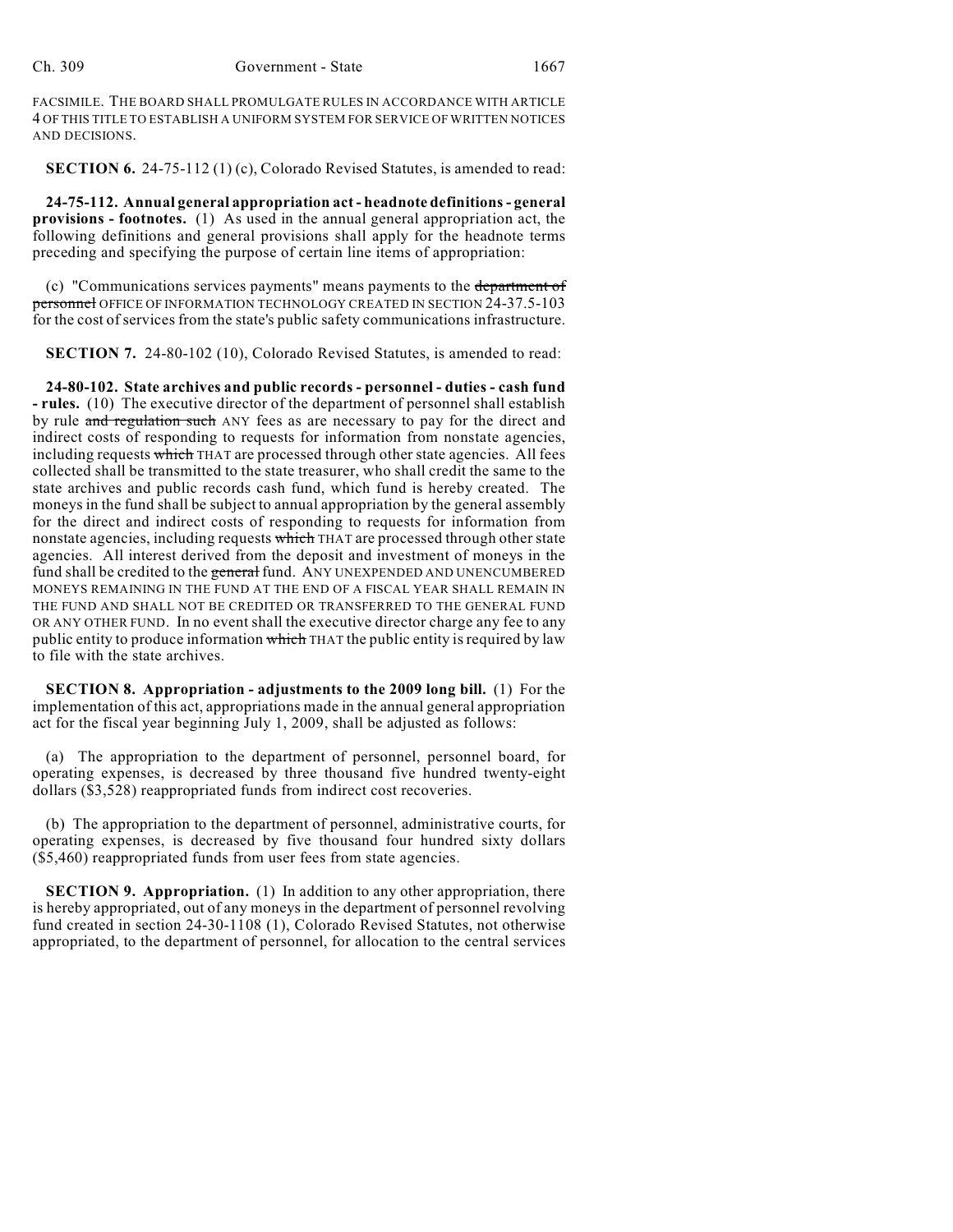division, integrated document factory, reprographics services, personal services, for the fiscal year beginning July 1, 2009, the sum of five hundred ninety-four thousand six hundred thirty-two dollars (\$594,632) reappropriated funds, or so much thereof as may be necessary, for the implementation of this act.

(2) In addition to any other appropriation, there is hereby appropriated, out of any moneys in the department of personnel revolving fund created in section 24-30-1108 (1), Colorado Revised Statutes, not otherwise appropriated, to the department of personnel, for allocation to the central services division, integrated document factory, reprographics services, operating expenses, for the fiscal year beginning July 1, 2009, the sum of one million one hundred eighty-four thousand seven hundred forty-seven dollars (\$1,184,747) reappropriated funds, or so much thereof as may be necessary, for the implementation of this act.

(3) In addition to any other appropriation, there is hereby appropriated, out of any moneys in the department of personnel revolving fund created in section 24-30-1108 (1), Colorado Revised Statutes, not otherwise appropriated, to the department of personnel, for allocation to the central services division, integrated document factory, document solutions group, personal services, for the fiscal year beginning July 1, 2009, the sum of one million three hundred fifty-seven thousand six hundred seventy-six dollars (\$1,357,676) reappropriated funds, or so much thereof as may be necessary, for the implementation of this act.

(4) In addition to any other appropriation, there is hereby appropriated, out of any moneys in the department of personnel revolving fund created in section 24-30-1108 (1), Colorado Revised Statutes, not otherwise appropriated, to the department of personnel, for allocation to the central services division, integrated document factory, document solutions group, operating expenses, for the fiscal year beginning July 1, 2009, the sum of two hundred thousand seven hundred twenty-two dollars (\$200,722) reappropriated funds, or so much thereof as may be necessary, for the implementation of this act.

(5) In addition to any other appropriation, there is hereby appropriated, out of any moneys in the department of personnel revolving fund created in section 24-30-1108 (1), Colorado Revised Statutes, not otherwise appropriated, to the department of personnel, for allocation to the central services division, integrated document factory, mail services, personal services, for the fiscal year beginning July 1, 2009, the sum of six hundred seventeen thousand six hundred seventy-one dollars (\$617,671) reappropriated funds, or so much thereof as may be necessary, for the implementation of this act.

(6) In addition to any other appropriation, there is hereby appropriated, out of any moneys in the department of personnel revolving fund created in section 24-30-1108 (1), Colorado Revised Statutes, not otherwise appropriated, to the department of personnel, for allocation to the central services division, integrated document factory, mail services, operating expenses, for the fiscal year beginning July 1, 2009, the sum of three million nine hundred thirteen thousand eight hundred sixty-one dollars (\$3,913,861) reappropriated funds, or so much thereof as may be necessary, for the implementation of this act.

### **SECTION 10. Act subject to petition - effective date - applicability.** (1) This